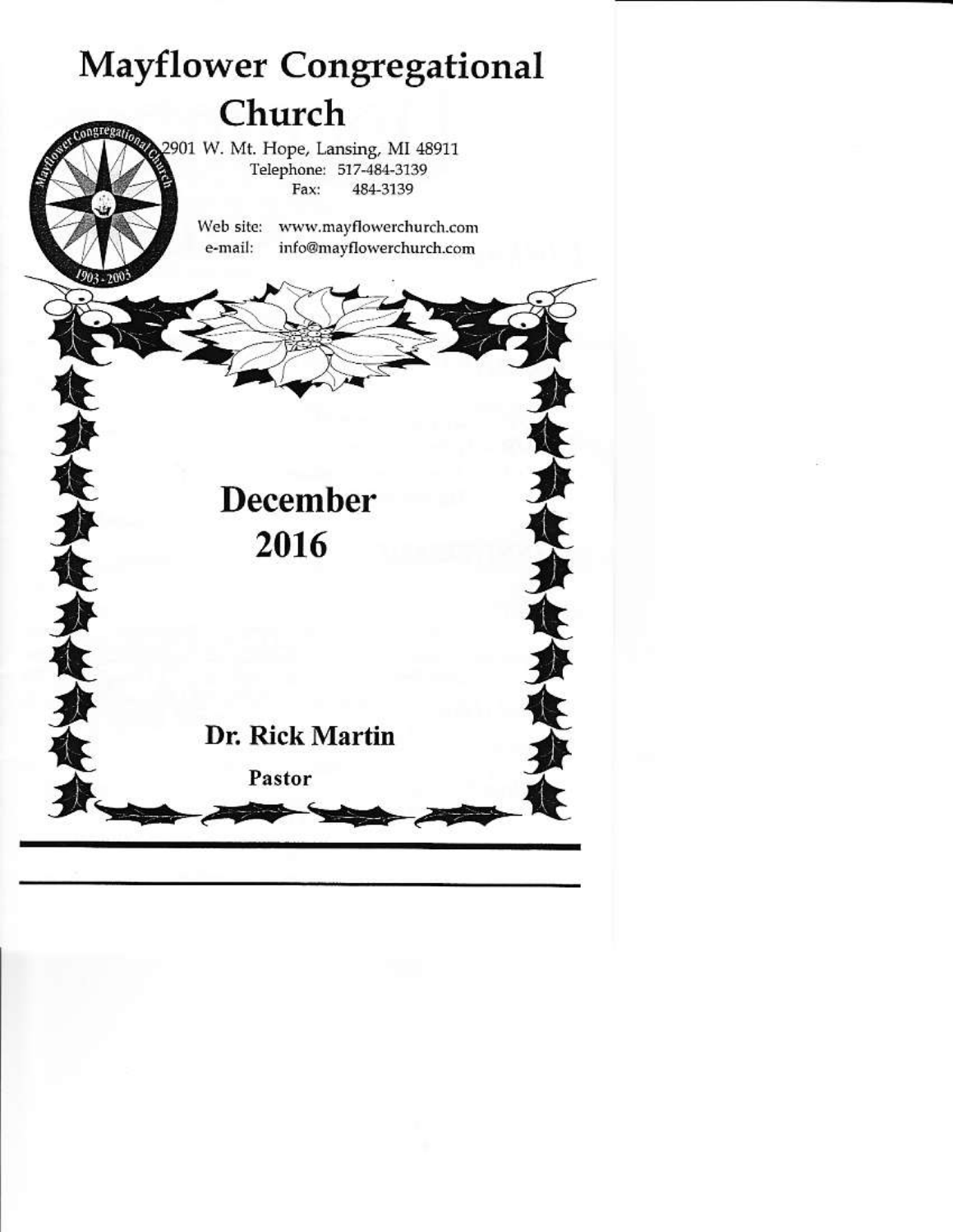

# Birthdays

# **BIRTHDAYS**

12/8 - Carleen Brammell 12/9 - Mike Graham 12/22 - Remington Graham 12/25 - Darrell Watson

**ANNIVERSARIES** 

**NONE** 



Head Usher

Lois Ries

Outreach Focus The Mitten Tree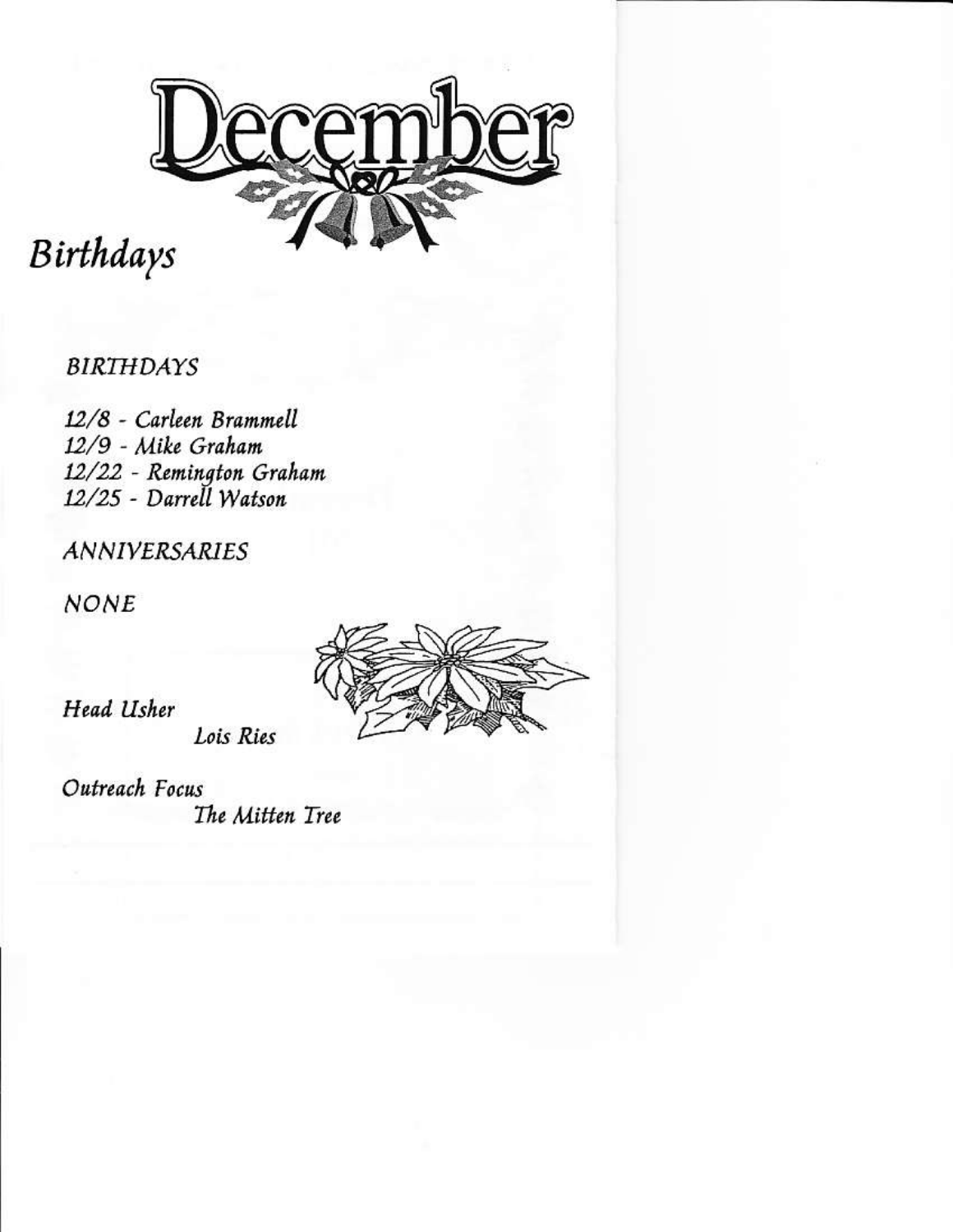## From The Pastor's Desk Dr. Rick Martin

# Happy Birthday Jesus!

Who doesn't like getting presents? A few years ago, our family went to drawing names for the adults and getting presents for the kids. I tried to get them to have it 'kids and grandpa', but I was overruled. Bummer. Everyone likes getting presents. With the birth of Jesus (and His life, death, resurrection). God was giving humanity the best present of all – salvation; the forgiveness of our sins and eternal life with Him.

We all have received presents from people more based on because they had to instead of wanted to. We all have received presents from people just because they loved and cared about us also. Which were the best presents? The plate with the twins baby footprints hangs on my living room wall, while many, many expensive gifts from years gone by have been forgotten about. The gifts given out of love are the best gifts.

#### Luke 2:11

for today in the city of David there has been born for you a Savior, who is Christ the Lord.

God's gift of His Son, Jesus, ranks among the best. Given, not because humanity had an eternal need that they themselves could not meet. Given, not because humanity deserved it, or earned it, or could afford it, or God drew their name out of the secret Santa hat. God gave His very best present to YOU because of His great LOVE for you. Not as an afterthought, but decided before the foundation of the world. A love that is not comprehendible and truly unconditional. You cannot even imagine how much God loves you.

When you see a picture of Jesus in the manger, it is a picture of God's present to you. God gave YOU His very best because of His very great love for YOU. Merry Christmas.

#### John 3:16

For God so loved the world that he gave his one and only Son, that whoever believes in him shall not perish but have eternal life.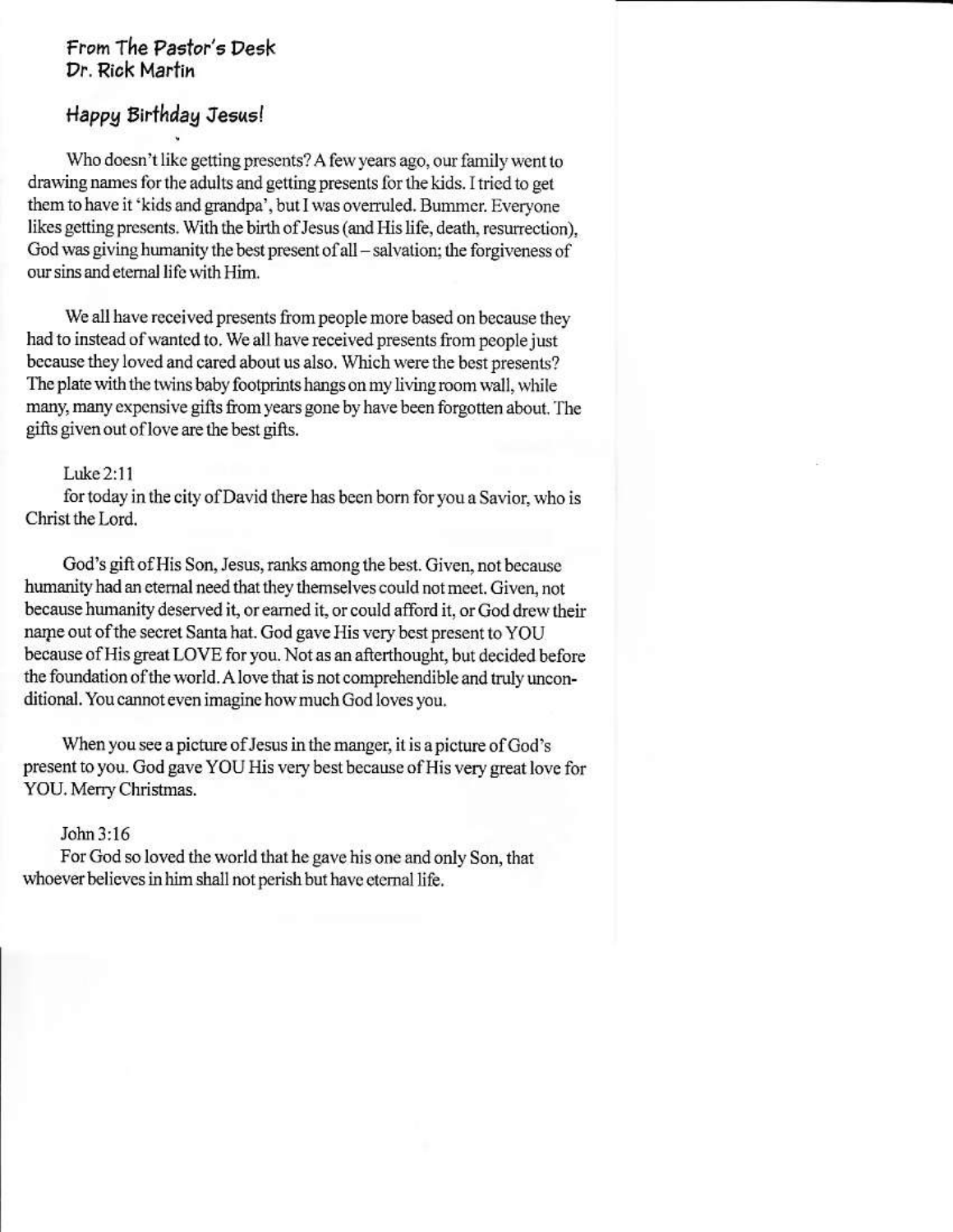

#### **Mayflower Financial News**

Our October Second Saturday Supper was well attended, with a net profit of \$745.68.

The following is a brief summary of our finances as of October 31, 2016:

| Income:                       | \$          | 9,843.81    |
|-------------------------------|-------------|-------------|
| Expenses:                     |             | 6.156.35    |
|                               | \$          | 3.687.46    |
| YTD for Ten Months:           |             |             |
| Income:                       |             | \$82,049.36 |
| Expenses:                     |             | 58,481.69   |
|                               | \$23,567.67 |             |
| Fund Balances:                |             |             |
| Checking:                     |             | \$12,730.49 |
| <b>Bequest Funds Savings:</b> |             | 26,018.71   |
| Heat Fund Savings:            |             | 18,333.91   |
| Memorial Fund CD:             |             | 5,498.35    |
| Savings CD:                   |             | 22,315.05   |
|                               |             | \$84,896.51 |
|                               |             |             |

A more detailed report is available in the brochure rack near the church office.



- Linda Wheeler, Treasurer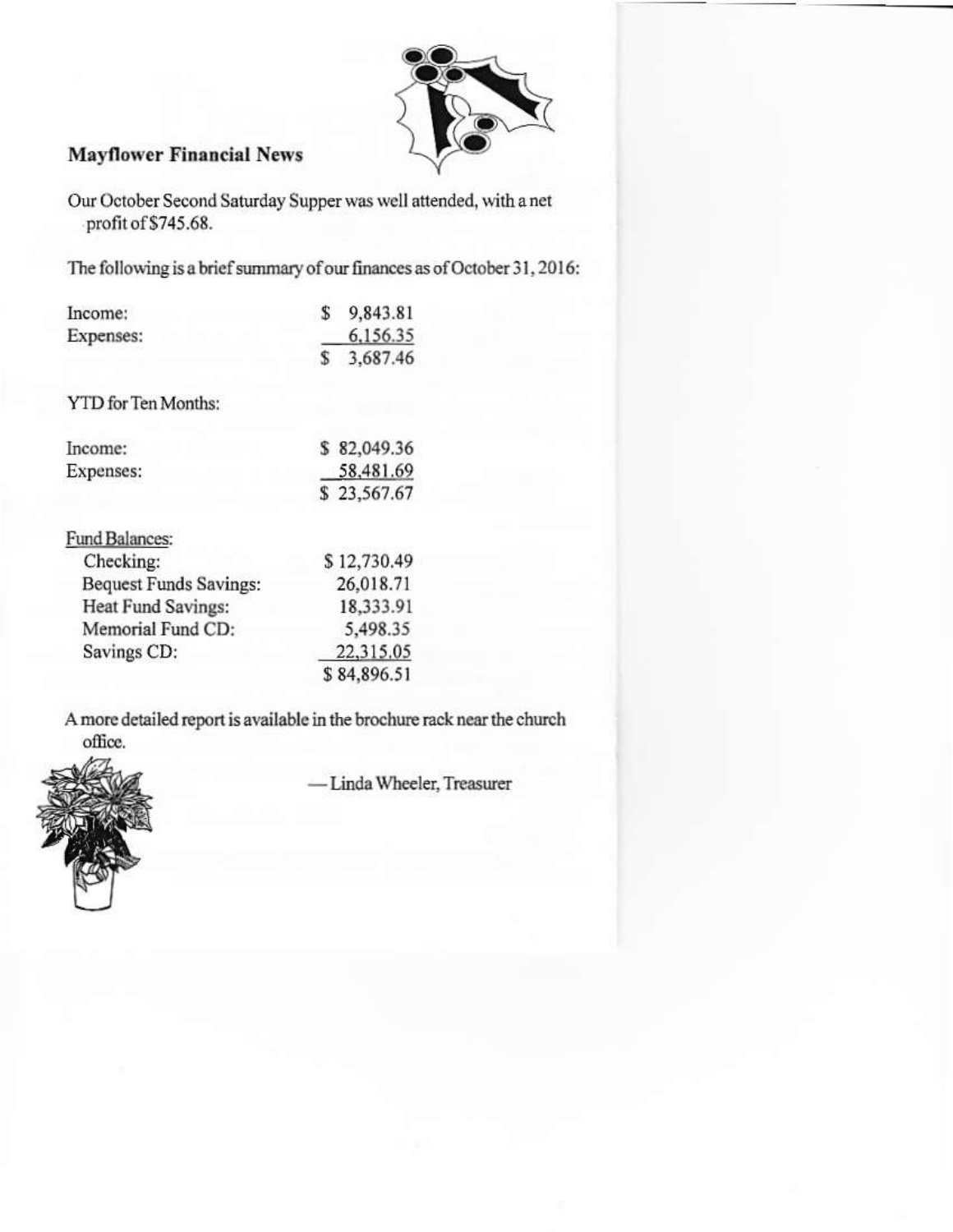

#### **Mayflower Heat Fund**

Our goal is to be able to pay for new heating in the inevitable event that our old machines suddenly give up. Our fund is looking better and better. Thank you!

## Operation Christmas Child

Our small church delivered 26 shoeboxes this year for the Operation Christmas Child project.

Lorraine is contributing the following information from her local church in Coopersville. It is amazing!

Because of the generosity of donors across the United States, the Operation Christmas Child project of Samaritan's Purse collected more than 8.7 million shoebox gifts last year-filled with fun toys, school supplies and hygiene items-for children in need around the world. Combined with shoebox gifts collected from partnering countries, the ministry sent more than 11.2 million shoebox gifts to children in more than 100 countries.

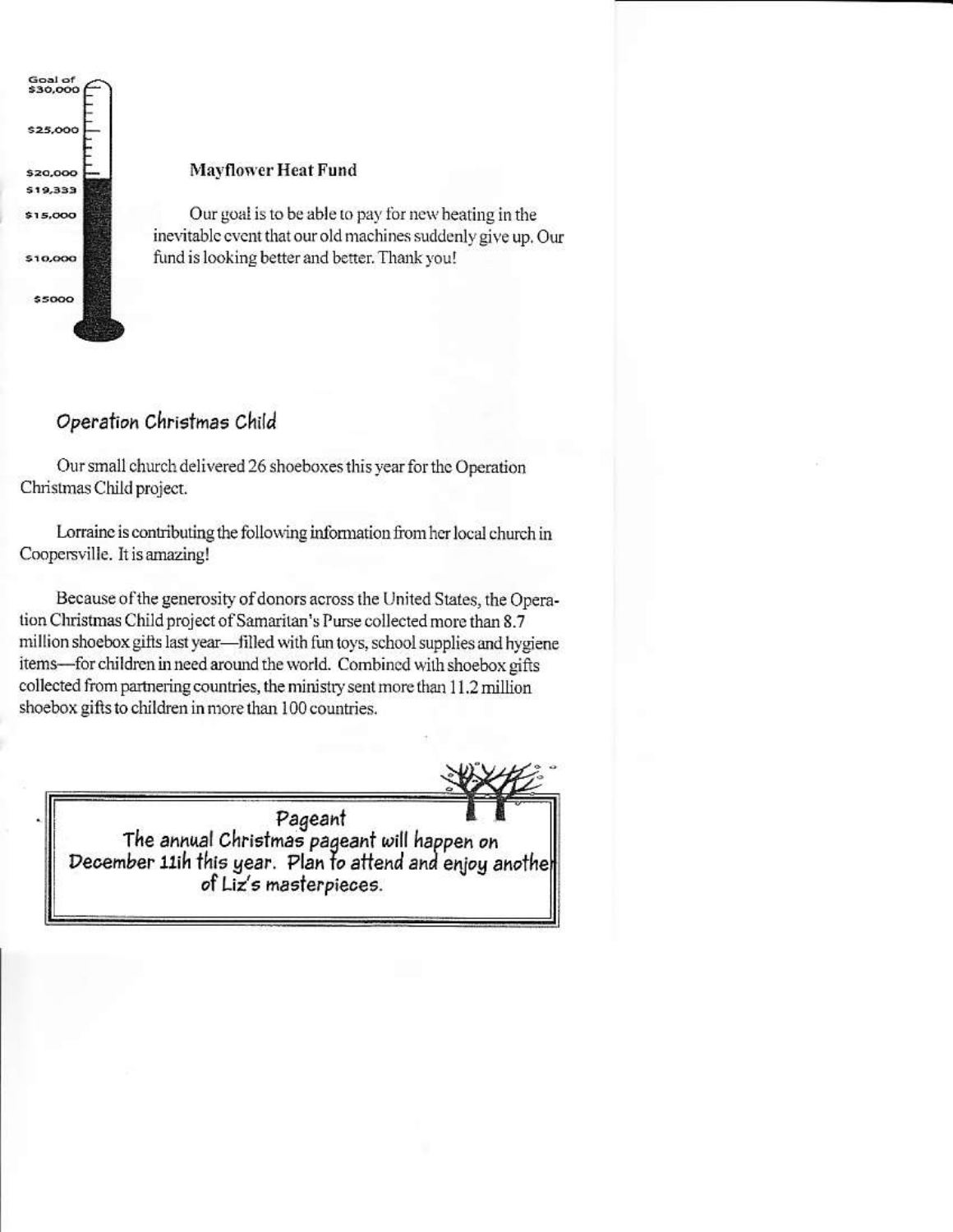# Christmas Eve Service

As we continue our mission outreach and holiday giving here are some Mayflower happenings that you will want to be aware of. The mitten tree is up this week for your donations of mittens, scarves, gloves and hats to be given to Lewton School (student's ages 10, 11, and 12). If you wish, shopping will be done for you.

Our traditional Christmas Eve Service will take place at 7:00 p.m. This will once again be a wonderful service of words, reflections and inspirational music. The offering will once again go to the Salvation Army. There will be a reception and time of fellowship immediately following the service in the Social Hall. Please bring a favorite snack to share.

Poinsettias in honor or memory of someone or an event are again available to enhance the sanctuary. The cost is \$10, order deadline

is December 12th. Please contact Sue or Lorraine to sign up.

Please plan to participate as much as possible as we celebrate Jesus's birth



#### Lay Leaders Message

Fall finely arrived, and winter is not far behind. The trees are losing their leaves as they do every year and in the spring the miracle of life begins again. We have the miracle of a new life at our house. A baby arrived and she is adorable. The miracle of birth. If anyone does not believe in miracles, look around you. I am sure you will find some in your everyday life.

It's the circle of life as the Disney movie says. With the world the way it is today, we will need a miracle to get through. We need to pray loudly so God can hear us over the din of wars. It's too bad that the people that start these wars don't get together and fight just amongst themselves.

On a lighter note, I have this pumpkin eating squirrel that can hardly waddle through the grass. He sits in the yard in my flowers where the pumpkins are on display and eats like a little pig. Now the miracle is how he can get back up that tree with that big belly.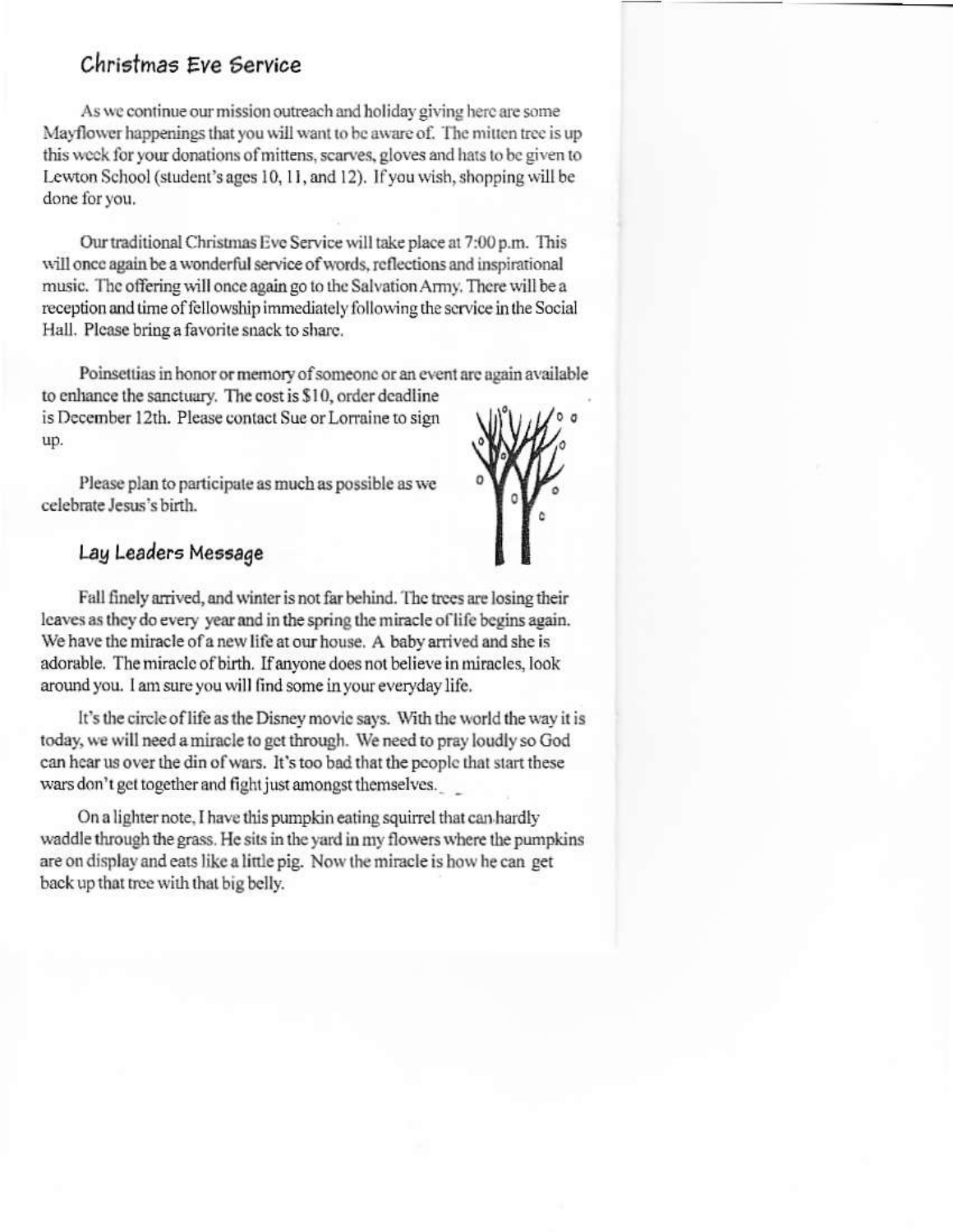### Christian Education

As I sit in my living room wearing shorts, it is hard to feel in the Christmas spirit. By the time you read this. I am sure the cold weather will have descended and we will all feel a lot more like Christmas!

Please remember our lunch and learn for Sunday, December 4th. We had a great discussion in November and I have decided to share some of that information with vou to give you a glimpse of how we do things!

In November, we discussed the story of Mary and Martha, found in Luke 10 verses 38-42. Basically, the verses tell the story of the visit of Jesus to the home of Martha, Mary, and Lazarus. Martha, as the eldest sister, is working hard to ensure everything is perfect and food is prepared. She is annoyed to see her younger sister, Mary, sitting at the feet of Jesus and intently listening, rather than helping. So Martha decides to share her aggravation and asks Jesus to scold Mary for not helping. Jesus gently rebukes Martha, telling her that Mary is doing the thing of worth by worshipping.

We talked about how Martha must have felt betrayed by the lack of support - after all, she expected Jesus to remind Mary of the roles of women and send her lazy sister hopping back to the kitchen! Instead, Jesus said, "Martha, Martha, you are worried and bothered about many things, but only a few things are necessary, really only one, for Mary has chosen the good part, which shall not be taken away from her."

There were a couple of topics of discussion regarding this passage. First we talked about how Martha had allowed pride to overtake an activity she had begun with the best of intentions. She worked to be a perfect hostess, and allowed her arrogance regarding her service to poison her acts. She began focusing on what Mary wasn't doing and letting it damage the gift of hospitality she had offered. She intended to shame Mary in front of everyone and instead was shamed herself. We all have times where we allow our acts of service to become more about making ourselves look good, rather than consideration from the heart of those who we intend to serve. This story reminds us of the sneaky ways pride can undermine our good faith efforts.

The second important thing to take from this story is the importance of worship. Jesus said Mary was doing the "good part" by sitting and worshipping. Service is importance, but nothing is more important than listening to God and worshipping Him. Jesus is cautioning us not to allow our service to overtake the need to hear what we need to hear and remember what God has done for us. It is also a reminder we have all been gifted with different talents which we use in different ways, and we should work together, using those talents, to achieve His goals for us.

Our lively discussion (and sympathy for Martha!) made this an interesting and engaging lesson. I hope you can join us in the busy month of December to find something to discuss.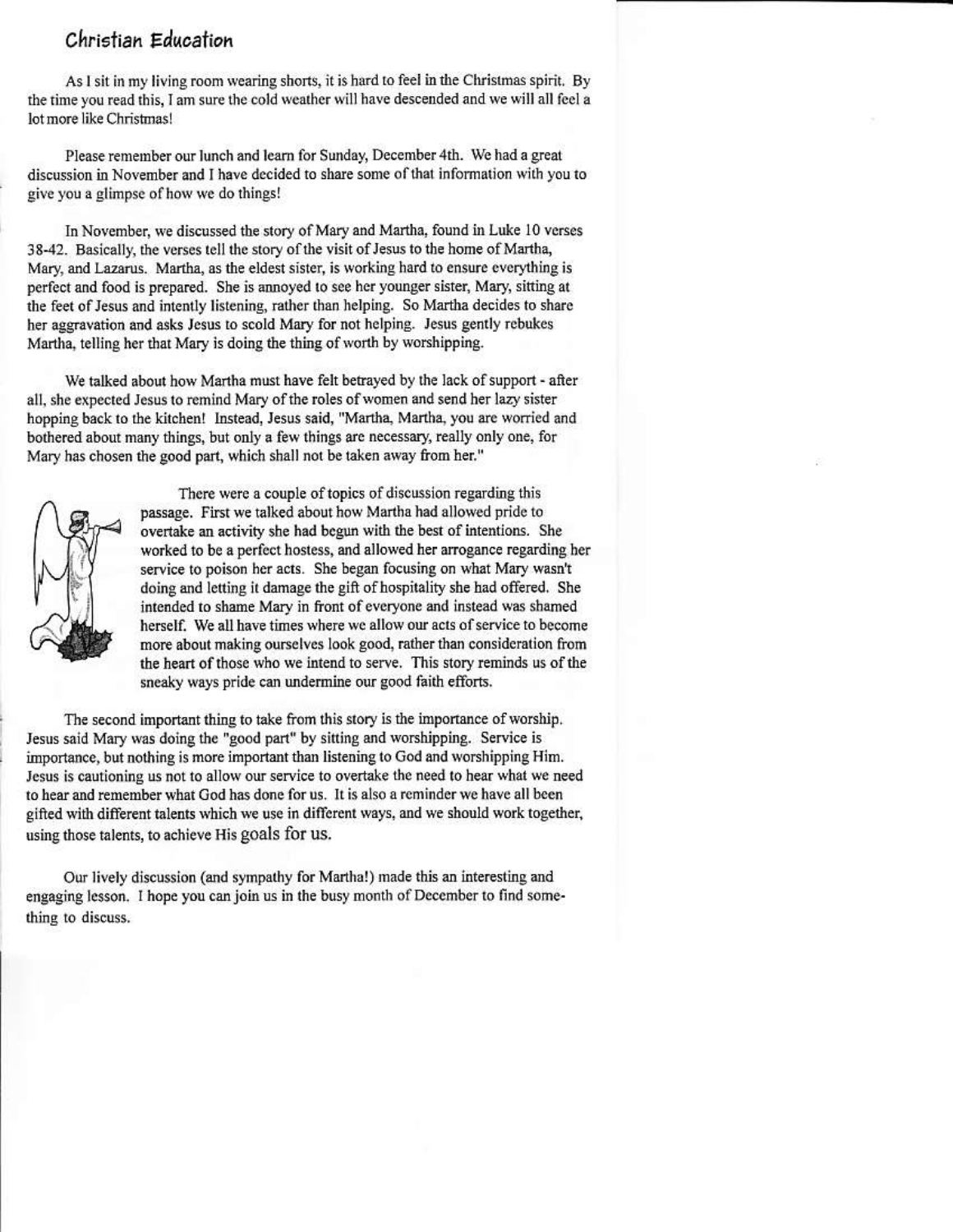#### Music Notes From Barb Fuller

As we wind our way through Advent there is a familiar and beautiful hymn that comes to mind - "Lo, How a Rose E'er Blooming" also known as "Es ist ein Ros entsprungen". It is thought that the beginnings of this hymn can be traced back to the late  $16<sup>th</sup>$  century in a manuscript that was found in St. Alban's Carthusian monastery in Trier in the original German. It has always struck me that using the word "rose" to depict Jesus is such a lovely and peaceful way to do so.

Lo, how a Rose e'er blooming from tender stem hath sprung!

Of Jesse's lineage coming, as those of old have sung.

It came, a flow'ret bright, amid the cold of winter, when half spent was the night.

Isaiah 'twas foretold it, the Rose I have in mind.

With Mary we behold it, the Virgin Mother kind,

To show God's love aright, she bore to men a Savior, when half spent was the night.

Theodore Baker  $(1851 - 1934)$  gave us the most commonly sung translation of the stanzas we find in the Pilgrim Hymnal. The third stanza, which can be found in the United Methodist hymnal is based on one written in German by Friedrich Layritz (1808 - 1859) and translated by Harried Reynolds Kraugh in 1875.

O Flower, whose fragrance tender with sweetness fills the air,

Dispel with glorious splendor the darkness everywhere:

True man, yet very God, from Sin and death now save us, and share our every load.

As we continue our journey through Advent the choir will be singing several more pieces that refer to Christ as the "rose". I hope they will bring you the joy and the peace that "Lo, How a Rose E'er Blooming has brought me through the years.

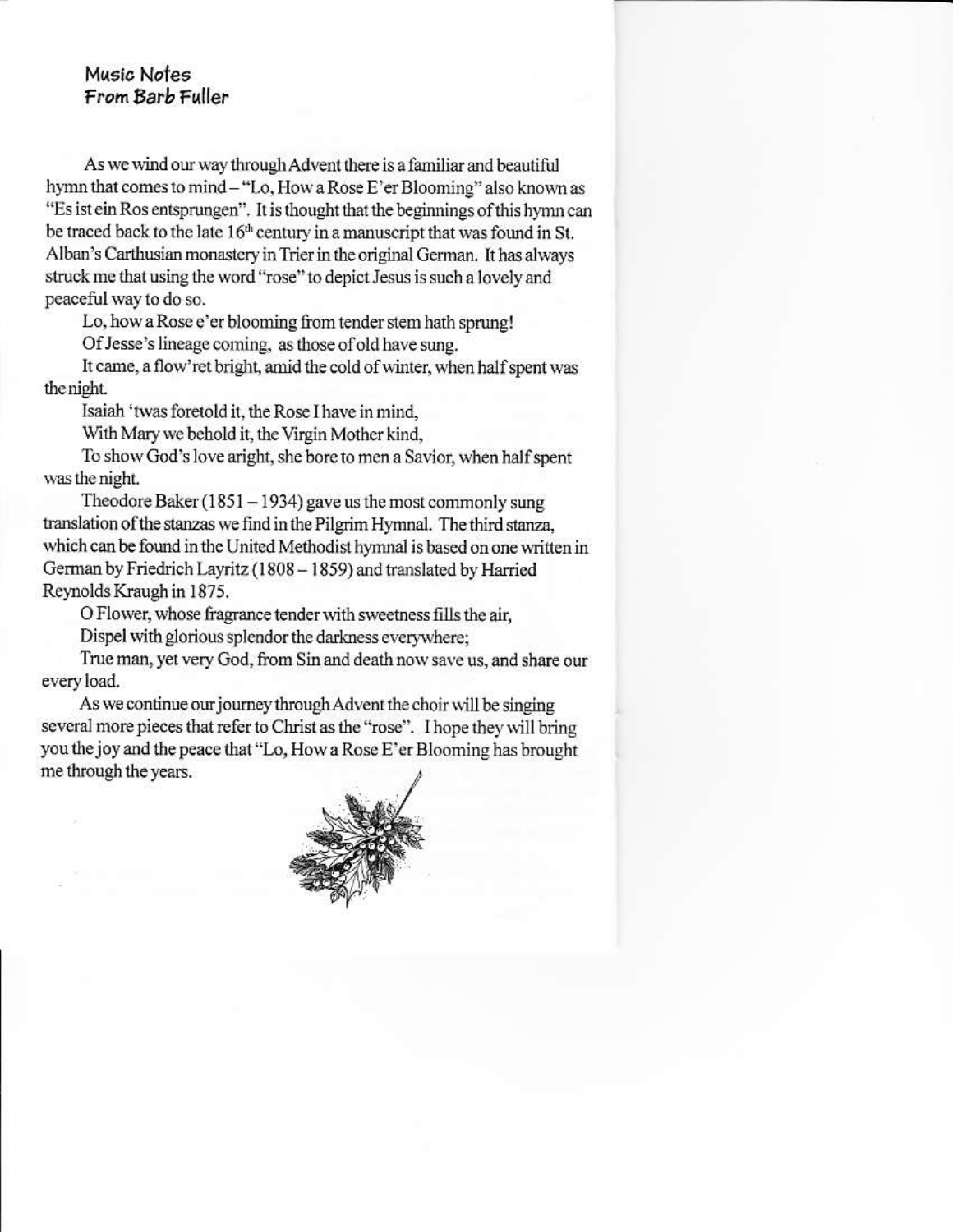|       | What's happening in<br>December…     |
|-------|--------------------------------------|
| 12/10 | Second Saturday Supper<br>5 p.m.     |
| 12/11 | Last day to orde<br>Poinsettias      |
| 12/15 | Deadline for Mayflower<br>Notes      |
| 12/18 | Prudential Council<br>noon           |
| 12/24 | Christmas Eve Service<br>7 p         |
| 12/25 | Christmas Day – no<br>church service |
| 12/30 | Church office closed                 |
|       |                                      |